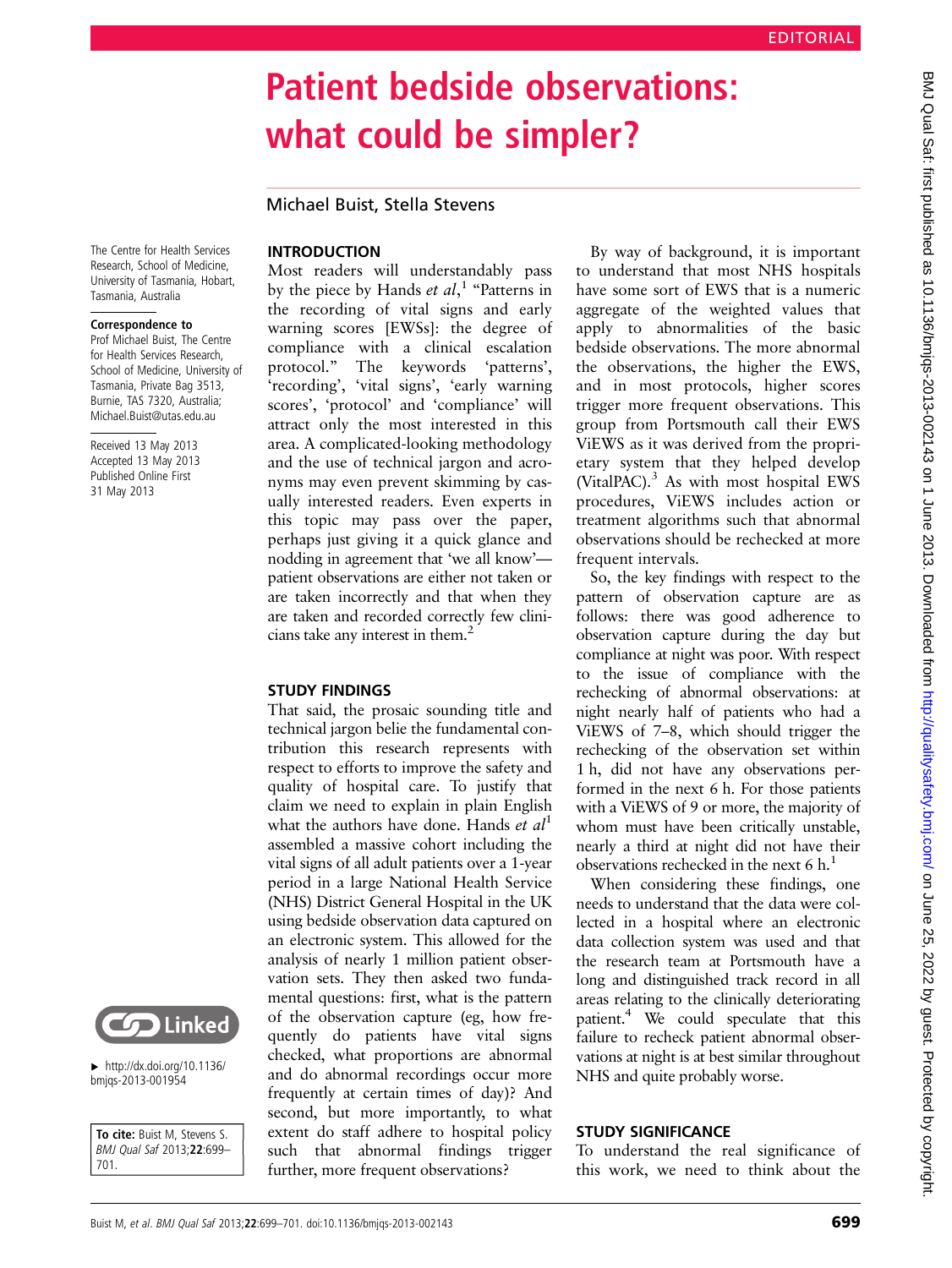fundamentals of patient bedside observations. Florence Nightingale first highlighted the importance of basic patient observations in her book, 'Notes on Nursing: What it is and What it is not.'<sup>5</sup> The simplest concept is that the absence of patient observations indicates that the patient is deceased. Conversely, the presence of observations indicates life. However, patient observations are not an all or nothing phenomenon; there is widely accepted agreement on what is normal and what is abnormal. Put simply, an abnormal observation indicates that there is something wrong physiologically with the patient. Thus, the abnormal observation alerts the treating clinical team to an issue that either needs management or more frequent observations to determine whether the observation normalises or deteriorates. In an ideal world, all patient observations occur at a frequency appropriate to the patient's condition, the observations are collected accurately and documented legibly, abnormal observations are notified to appropriate clinical staff who attend the patient in a timely fashion, manage the condition, the observations normalise and the patient gets better. Alternatively, such deterioration in patient observations could indicate pain or impending death so that appropriate palliative and comfort care can be put into place for the dying patient. What could be more simple? If only it were that easy.

Just last week in an Australian hospital a 90- year-old woman was admitted from a nursing home (where she had a 'not for resuscitation order'), underwent a fixation of a fractured hip, had infrequent observations taken overnight, was found pulseless in the morning, and then had 6 min of cardiopulmonary resuscitation before a relative could be contacted and resuscitation ceased. Sadly, this scenario is not uncommon: infrequent monitoring, incomplete observations, no observation plan and no intervention for abnormal observations.<sup>2</sup> <sup>7</sup> Hands et  $al<sup>1</sup>$  provide evidence of the time periods when this patient safety issue is most likely to occur. As such, their study points the way to tackling this issue most effectively.

This is important. If one accepts that the final common pathway for clinical deterioration will in some way manifest as an abnormal observation, then the ultimate defence for harm from patient adverse events needs to be the monitoring and acting upon such abnormalities. So, the critical question is why does this not occur reliably in our healthcare systems? Fundamentally, we as healthcare professionals may have lost sight or perhaps never really understood our core business. Our view of core business is looking after patients and keeping them safe throughout their hospital stay. Regardless of all the complex and fantastic clinical innovations that we have available, our core business will always come down to that person in a hospital bed, the most junior attending doctor and the bedside nurse.

Just last night a patient was referred to one of us (MB) with acute renal failure secondary to relative hypotension (normal treated blood pressure of 130 to 140 mm Hg systolic, and in hospital readings of between 90 and 100 mm Hg systolic) secondary to sepsis from an infected breast tissue expander postmastectomy for breast cancer. Fortunately, the overnight intern called the Medical Emergency Team<sup>6</sup> and I was notified. The patient was transferred to the intensive care unit, resuscitated, lines inserted and vasoconstrictors started to normalise the patient's blood pressure, with what is now improving renal function. All the clinicians involved in the patient's prior care could give me very detailed information about the management of the breast cancer, including exhaustive detail on the chemotherapy, radiotherapy and surgical management, even down to tumour receptor status. Yet, for days, they had been oblivious to the fact that the patient had abnormal observations and was slowly but surely slipping into acute renal failure secondary to sepsis. What good would all that sophisticated, multidisciplinary, cancer management have been if the patient had died from this easily detected and reversible condition?

If our core business consists of watching over that patient in the bed attended by the most junior of medical and nursing staff, then it follows that the most important tool in the delivery of our core business is patient observations. However, what we have in the real world is a failure to understand that core business. As such what we get with observation capture, understanding and action is the relegation of this duty to the most junior of nursing staff or worse, nurse assistants, and the notification of abnormalities via a crude system of 'clinical futile cycles' upwards through a traditional hierarchal referral model of care, such that important information about the patient is invariably lost in the noise and business of a day-to-day hospital. $8$  The people—outreach teams, acute care physicians, hospitalists and intensivists who understand the significance of these observation abnormalities are often the last to hear about them.

Thus, we come to the real significance of this work by Hands et al.<sup>1</sup> The electronic capture of the patient observations allows for real-time analysis of patient risk for an overall hospital system down to the individual patient<sup>9</sup> and at the same time should enable compliance with organisational policy and procedure for abnormal observations by linking of the electronic abnormal alert to the most appropriate clinical response.<sup>10</sup> Also, the use of an electronic data capture system that the authors have developed allows for the collection of a massive number of patient data points all in real time. To do this type of study manually from paper observation charts and retrospectively entering the data into some sort of research database would be a tiresome, thankless and frequently inaccurate task.<sup>11</sup> Electronic monitoring is the only effective